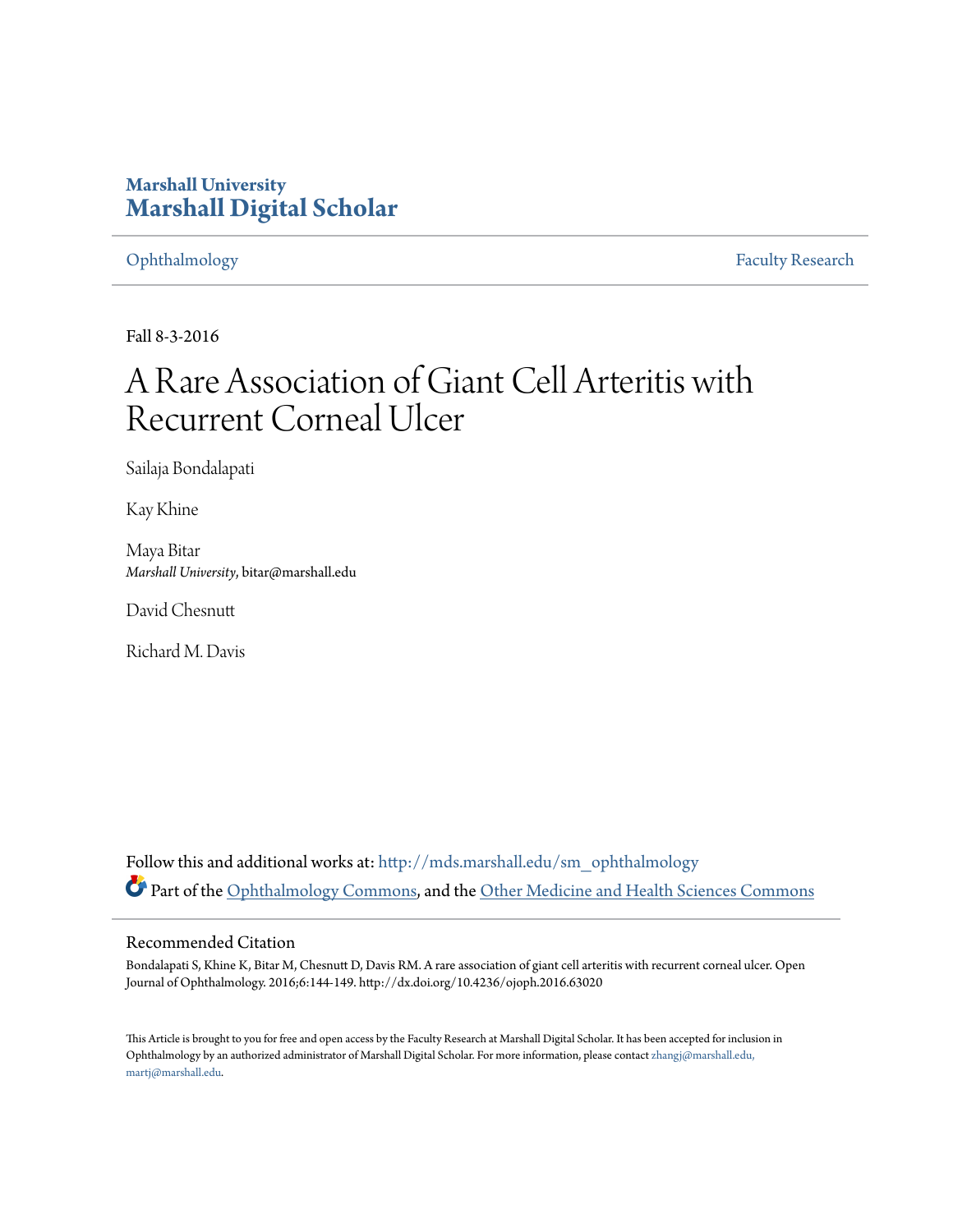

# **A Rare Association of Giant Cell Arteritis with Recurrent Corneal Ulcer**

# **Sailaja Bondalapati1\*, Kay Khine2, Maya Bitar2, David Chesnutt2, Richard M. Davis2**

<sup>1</sup>University of North Carolina School of Medicine, Chapel Hill, NC, USA<br><sup>2</sup>Department of Onbthalmology, University of North Carolina Heraital <sup>2</sup> Department of Ophthalmology, University of North Carolina Hospitals, Chapel Hill, NC, USA Email: bondalapati29@gmail.com

Received 8 June 2016; accepted 31 July 2016; published 3 August 2016

Copyright © 2016 by authors and Scientific Research Publishing Inc. This work is licensed under the Creative Commons Attribution International License (CC BY). <http://creativecommons.org/licenses/by/4.0/> ര 0 **Open Access** 

# **Abstract**

**We report a rare case of association of temporal arteritis with recurrent central corneal ulcer. A 91-year-old male with a remote history of clinically diagnosed giant cell arteritis (GCA) and penetrating keratoplasty (PK) for corneal edema in 1990's in the left eye presented with irritation and severe dry eye. He progressively developed central corneal ulcer regardless of treatment with aggressive lubrication and patching. The clinical course, blood tests and temporal artery biopsy results yielded the diagnosis of recurrent GCA. The clinical course improved after starting oral steroids. The case report illustrates the importance of ruling out GCA in patients with recurrent corneal ulcers and history of GCA. It also highlights the significance of shared understanding between primary care physicians and specialists to handle common and chronic diseases to make efficient diagnoses and plan treatment regimens. This is the first plausible case of reported GCA association with central corneal ulcer in the United States.**

# **Keywords**

**Giant Cell Arteritis, Temporal Arteritis, Central Corneal Ulcer, Sterile Ulcer**

# **1. Introduction**

Giant cell arteritis is a vasculitis of medium and large size arteries, predominantly involving the carotid artery system extending to the temporal artery and branches of the ophthalmic artery. In individuals aged 50 years or older, the average incidence was 18.3 per 100,000 inhabitants with 25 for women and 9.3 for men [\[](#page-5-0)1]. The classic symptoms include headache, scalp tenderness, tongue and jaw claudication, and loss of vision. Nonspecific constitutional symptoms such as fever and weight loss are also often reported. Polymyalgia rheumatic (PR)

<sup>\*</sup> Corresponding author.

**How to cite this paper:** Bondalapati, S., Khine, K., Bitar, M., Chesnutt, D. and Davis, R.M. (2016) A Rare Association of Giant Cell Arteritis with Recurrent Corneal Ulcer. *Open Journal of Ophthalmology*, **6**, 144-149. <http://dx.doi.org/10.4236/ojoph.2016.63020>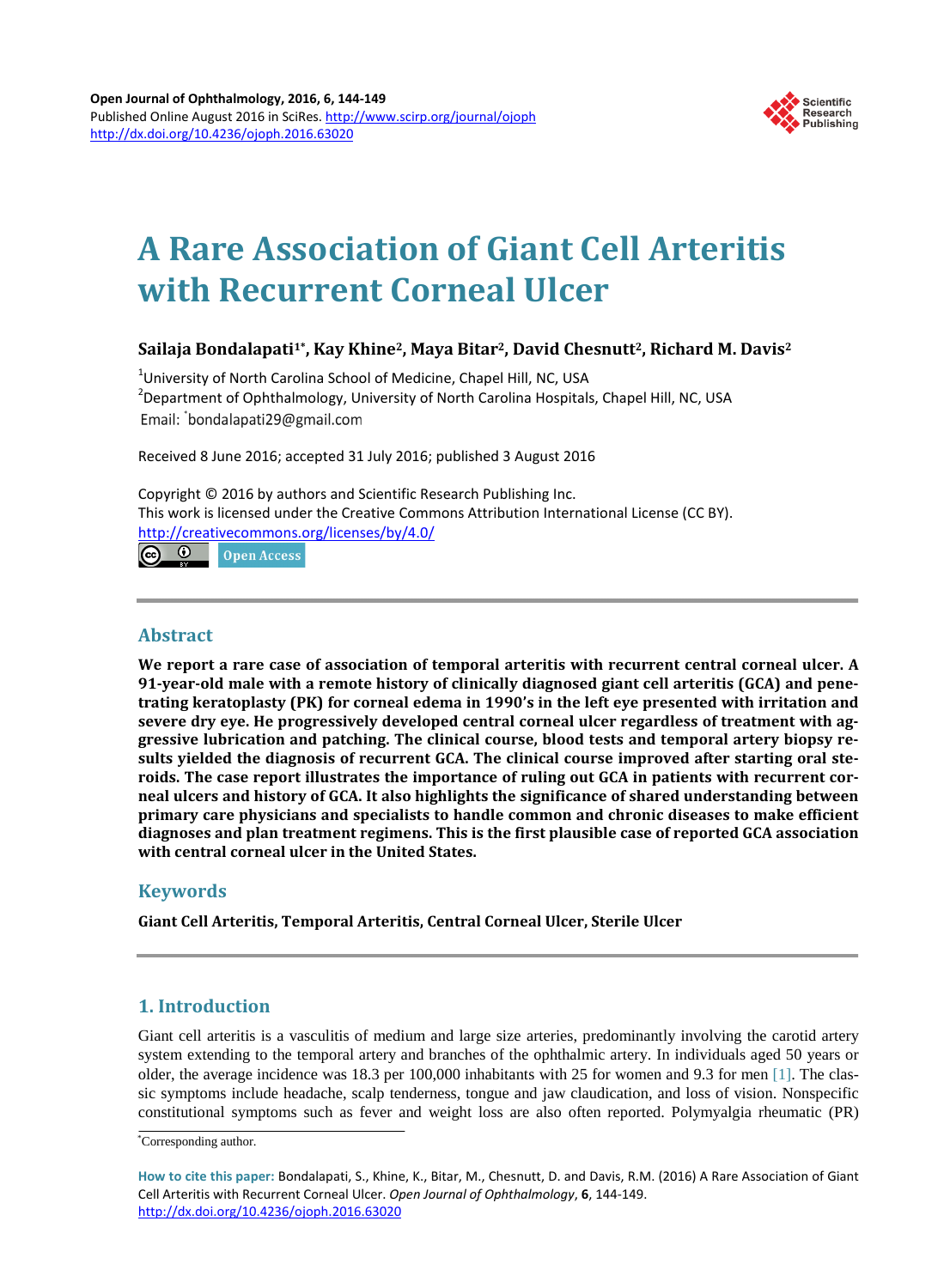symptoms such as tenderness and pain in the shoulder need attention as these are observed in 50% of the cases with biopsy proven GCA [\[2\]](#page-5-1) [\[3\].](#page-5-2)

Most common signs are vision loss, thickened, dilated and occasionally erythematous temporal artery with reduced or absent pulse, and tender palpable nodules [\[2\].](#page-5-1) The frequency of the other ocular manifestations in GCA isreported as 12.2% central retinal artery occlusion (CRAO), 21.2% cilioretinal artery occlusion, 76.4% anterior ischemic optic neuropathy (AION), 5.7% posterior ischemic optic neuropathy, 31% amaurosisfugax, 6% diplopia, and rarely anterior segment ischemia [\[4\].](#page-5-3) Previously in literature, the presentation of GCA with unusual anterior segment signs, such as limbal guttering [\[5\],](#page-5-4) scleritis [\[6\],](#page-5-5) corneal edema [\[7\]](#page-5-6) and peripheral ulcerative keratitis (PUK) [\[8\],](#page-5-7) have been reported but not recurrent central corneal ulcer. We document here such a case in a patient with GCA.

#### **2. Case Report**

A 91-year-old Caucasian male with ocular history of primary open angle glaucomain the right eye (OD), mixed mechanism glaucoma in the left eye (OS) and dry eye in both eyes(OU), presented with severe irritation OS. He had a past ocular surgical history of cataract extraction OU and corneal transplantation OS more than twenty years ago for corneal edema. Of note, he had a history of non-biopsy proven GCA, which was diagnosed a decade ago based on symptoms. He was treated at that time with a short course of prednisone. Other medical and surgical history included hypertension controlled on medication, osteoarthritis, prostate cancer under treatment with androgen deprivation therapy, and knee replacement surgery. His current ocular medications consisted of dorzolamide/timolol for glaucoma and artificial tears for dry eyes.

At this visit, best corrected visual acuity (BCVA) was 20/50 and 20/200 with intraocular pressures (IOP) of 20 mmHg and 11 mmHg in the OD and OS respectively. Slit lamp exam (SLE) showed no lagophthalmos and normal conjunctiva with good tear lakes OU. The cornea OD had some superficial punctate epitheliopathy (SPE). The graft OS had a 6 mm  $\times$  5 mm paracentral epithelial defect involving stroma with adjacent peripheral neovascularization butno infiltrate. The rest of the exam was unremarkable with deep and quiet anterior chamber, round iris and posterior chamber intraocular lens in good position OU. Fundus exam revealed cup to disc of 0.85 OD and 0.8 with superior thinning in the OS otherwise unremarkable posterior segment exam OU. The patient was treated with aggressive lubrication followed by eyelid patching for a few days. Epithelial defect improved but irritation worsened.

At the four-week follow-up, the patient reported pain in the left eye and left temple. Vision had deteriorated to hand motion OS. Examination revealed a hazy corneal graft OS with a descemetocele. Cyanoacrylate glue was used to stabilize the cornea and a contact lens was placed to prevent corneal perforation. Given the history of GCA, ESR was ordered and was found to be 65 mm/h. The patient was diagnosed with recurrence of GCA and treated with 40 mg oral prednisone by his primary care physician (PCP). At one-month follow-up, prednisone was tapered to 10 mg maintenance dose as patient had clinically improved with visual acuity 20/400. On exam, the central cornea was 90% epithelialized with a small residual epithelial defect inferonasally with, persistent haze and neovascularization shown in **[Figure 1](#page-2-0)**.

<span id="page-2-0"></span>

**Figure 1.** Slit lamp images of left eye at the time of the first ulcer episode showing (a) Corneal neovascularization from 7'o clock to 9'o clock position and inferonasal ulcer encroaching visual axis. (b) Persistent epithelial defect enhanced with fluorescein stain.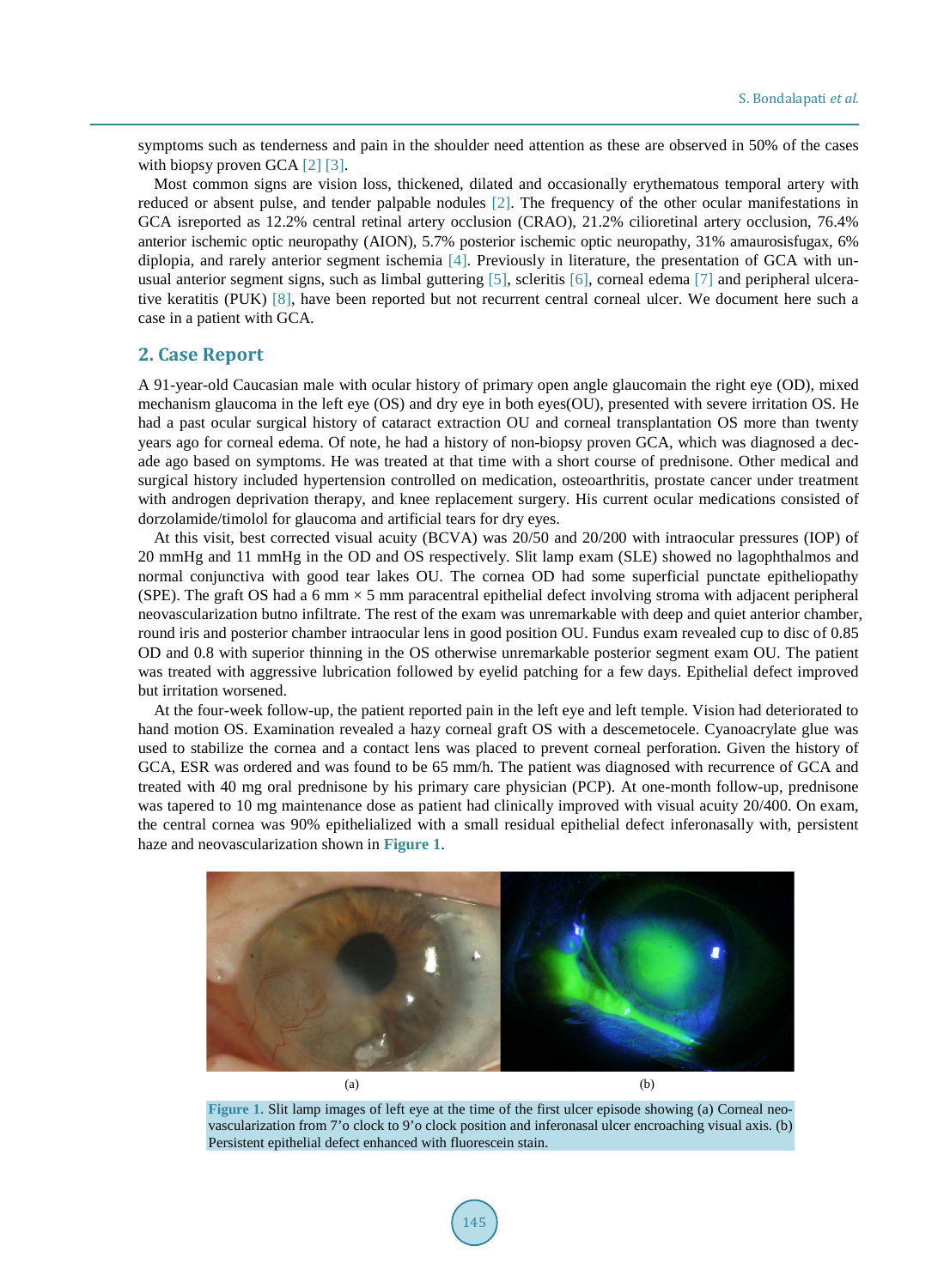A year later, patient was doing well with no epithelial defect and was still treated with 10 mg maintenance dose steroids. However, there was persistent haze and neovascularization OS necessitating repeat penetrating keratoplasty (PK). The surgical pathology specimen had moderate loss of endothelium and focal scarring. At one-month follow-up, the graft was still very edematous with neovascularization. As a result of this graft failure, the patient underwent repeat PK. His BCVA improved to 20/40 OS. Six months after repeat PK, his new PCP was concerned about worsening osteoporosis from chronic steroid use and decided to discontinue prednisone treatment. The PCP ordered ESR and CRP. The results were within normal lab reference range (8 mm/hr and 0.6 mg/L respectively) and prednisone was tapered. Two weeks after stopping steroids, patient presented with worsening left eye irritation. On examination, BCVA was 20/200 OS with diffuse SPE in the graft. He was treated for dry eyes with aggressive gel lubrication. Four-week slater, patient came in complaining persistent left eye irritation with left scalp tenderness and fatigue. Visual acuity was stable at 20/200 OS. Examination revealed a central corneal epithelial defect with stromal thinning but no infiltrate, no neovascularization and noanterior chamber inflammation. A soft contact lens was placed for two days, which did not resolve the central ulcer. Hence, contact lens was removed and the eye was patched for 48 hours. Patient was restarted on oral prednisone at a dose of 20 mg and it was increased to 40 mg a few days later because of lack of improvement. At one-week follow-up, the left cornea had developed a descemetocele necessitating placement of cyanoacrylate glue and a contact lens as seen in **[Figure 2](#page-3-0)**.

Laboratory testing was performed. ESR and CRP were within the normal reference. Anti-nuclear antibody (ANA)was positive with speckled pattern and a titer of 1:160. Speckled pattern is associated with many conditions including lupus, Sjogren's, mixed connective tissue disease, scleroderma, and polymyositis/dermatomyositis but not specific to any autoimmune disease. In our patient, Extractable nuclear antigen (ENA), which is a marker for above immune disorders, was negative. Since the suspicion for recurrent GCA was high, temporal artery biopsy (TAB) was performed. The result revealed focal peri-internal elastica fibrosis including foci of medial fibrosis supporting diagnosis of healed arteritisas perceived in **[Figure 3](#page-4-0)**. In the next four weeks, symptoms improved, visual acuity was count fingers at one foot and the ulcer consolidated. Findings were communicated to the PCP who then agreed to continue the steroid treatment. Prednisone was tapered to a 20 mg maintenance dose. At eight-week follow-up, the contact lens and glue were in place, graft was clear peripherally with neovascularization at 9, 10 and 11'0 clock positions and visual acuity was stable but the eye was still tender to touch. Prednisone was increased to 30 mg with plan for slow taper in the future. At eleven-week follow-up with neuro-ophthalmology, patient reported taking 15 mg prednisone daily and that his headaches had stopped. Visual acuity was unchanged with normal IOP in the OS.

#### **3. Discussion**

<span id="page-3-0"></span>The clinical criteria established by the American College of Rheumatology (ACR) for diagnosis of GCA is: 1) age  $\geq$  50 years, 2) new onset localized headaches, 3) temporal artery tenderness or decreased temporal artery pulse, 4) ESR  $\geq$  50 mm/h and 5) superficial TAB consistent with GCA [\[9\].](#page-5-8) The presence of three of the five criteria was calculated to yield a 93.5% sensitivity and 91.2% specificity [\[9\].](#page-5-8) However, Murchisen *et al.* found that



**Figure 2.** Left eye after the repeat corneal transplant; at two-week follow-up after sealing the ulcer with cyanoacrylate glue and contact lens placement.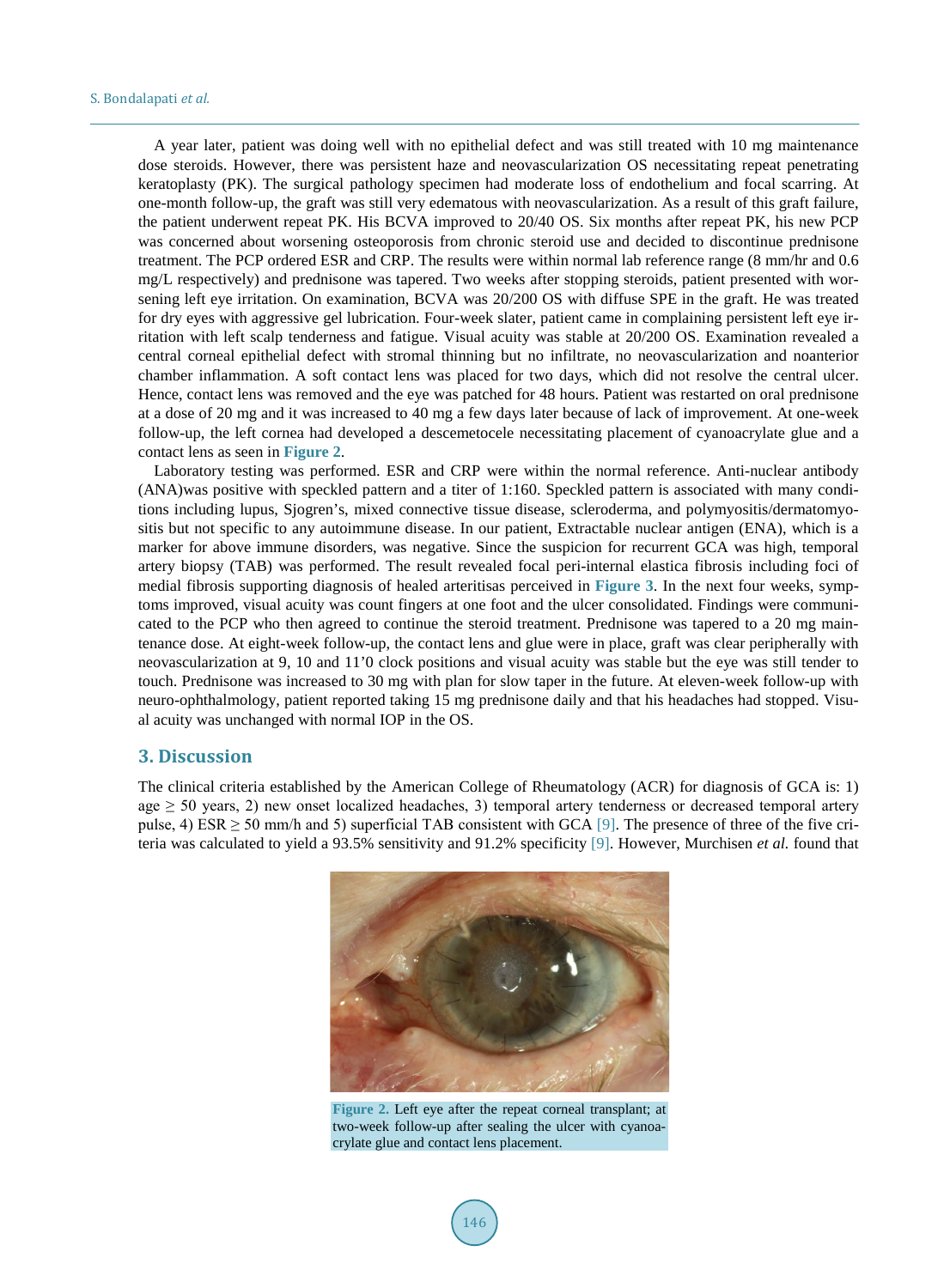<span id="page-4-0"></span>

**Figure 3.** (a) The von geison stain (black) highlights focal disruptions in the internal elastic lamina; (b) The trichrome stain (blue) shows mild focal fibrosis (arrow) in the tunica media.

the use of ACR criteria alone could miss up to 25% of GCA diagnosis [\[10\]](#page-5-9) [\[11\].](#page-5-10) Hayreh *et al.* also reviewed ACR guidelines and reflected that it did not include other important clinical criteria such as jaw claudication, neck pain and therefore suggested revision [\[4\].](#page-5-3) Blood tests for ESR and CRP are highly useful in the diagnosis of GCA, although neither of them is 100% sensitive and specific but together provides the best specificity of 97% [\[4\].](#page-5-3) Hence, Hayreh *et al.* recommended using both ESR and CRP for diagnosis and management of GCA [\[4\].](#page-5-3) Biopsy of the temporal artery is the gold standard for diagnosis of GCA. Initiation of high dose steroid treatment before confirming the diagnosis is warranted to protect the residual vision in the affected eye and the fellow eye. GCA patients usually need steroid treatment for much longer than two years with median lowest dose of 7 mg/day (range 1 - 16 mg/day) [\[4\].](#page-5-3) To maintain the lowest levels of ESR and CRP and to keep GCA under control, most patients require a small maintenance dose indefinitely for variable duration [\[4\].](#page-5-3)

In our patient, the signs and symptoms were atypical and recurrence of GCA was unusual after a decade. He presented with recurrent central corneal melting, mild tenderness of temporal arteries and hip pain but denied other GCA associated symptoms. His ESR and CRP were normal but they were tested a couple days after restarting the steroid which may have affected the result. Negative ENA rendered other autoimmune diseases known to be associated with recurrent corneal melting like SLE and Sjogren's less likely. The absence of symmetric and small joint pains ruled out rheumatoid arthritis. Positive TAB confirmed the diagnosis of recurrent GCA. Alba *et al.* reported 36% relapse of GCA in two or more years in a cohort study that followed patients for 7.8  $\pm$  3.3 years [\[12\].](#page-5-11) The longest time for relapse reported in the literature was 21 years after initial diagnosis and presented with an unusual sign of leg ulcer [\[13\].](#page-5-12) Vague symptoms and atypical signs of GCA at relapse can mislead physicians, especially if the history of GCA is remote and no clear records are available. This may delay the diagnosis and proper treatment. Increased awareness is required for prompt recognition of this potentially devastating disease because transient monocular vision loss may be a warning symptom before permanent vision loss occurs.

In our patient, the mechanism of corneal ulcer is unclear. It could be due to hypoxia secondary to ischemia of the limbal circulation from vasculitis. Subclinical autoimmune disease with positive ANA could also be causing deposition of immune complexes in the cornea. Affected epithelium, keratocytes, and recruited inflammatory cells might be releasing matrix metalloproteinases (MMP), which would degrade collagen and the extracellular matrix. It is also possible that autoantibodies target corneal epithelium as hypothesized in peripheral ulcerative keratitis [\[14\]](#page-5-13) although the ulcer was more central in our case. Avascular cornea can limit the efficiency of effector cell recruitment although neutrophils, monocytes and lymphocytes can readily migrate through stroma when appropriate chemotactic stimuli are activated [\[15\].](#page-5-14)

This case report reiterates that integrated clinical care plays a vital role in the successful management of patients' health as stopping the prednisone precipitated the recurrence of the corneal ulcer. Effective communication between primary care physicians and specialists regarding patient referrals and consultations is necessary for coordinated care and it improves patient outcomes and physician satisfaction [\[16\].](#page-5-15)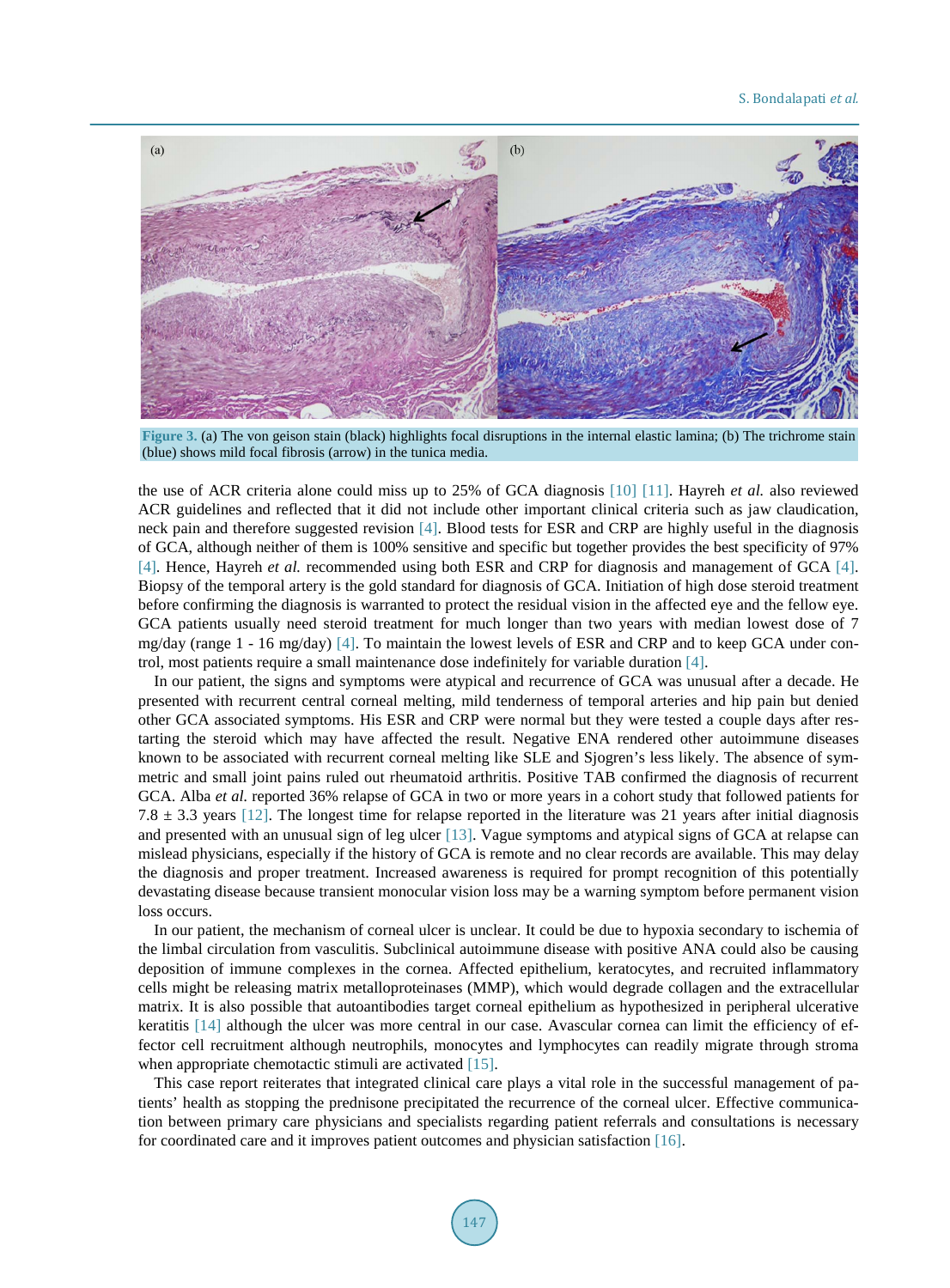To our knowledge, this is the first case report which illustrates a rare association of central corneal ulcer with GCA. Early recognition of such rare associations is important for prompt treatment and good visual outcome of the patients.

### **Acknowledgements**

The authors would like to thank Dr. O'Rese Knight for his involvement in the case with glaucoma work up.

#### **Conflicts of Interest**

This report has no potential financial conflicts of interest.

#### **References**

- <span id="page-5-0"></span>[1] Nordborg, E. and Bengtsson, B.A. (1990) Epidemiology of Biopsy-Proven Giant Cell Arteritis (GCA). *Journal of Internal Medicine*, **227**, 233-236. <http://dx.doi.org/10.1111/j.1365-2796.1990.tb00150.x>
- <span id="page-5-1"></span>[2] Salvarani, C., Cantini, F., Boiardi, L. and Hunder, G.G. (2002) Polymyalgia Rheumatica and Giant-Cell Arteritis. *New England Journal of Medicine*, **347**, 261-271. <http://dx.doi.org/10.1056/NEJMra011913>
- <span id="page-5-2"></span>[3] Gonzalez-Gay, M.A. (2004) Giant Cell Arteritis and Polymyalgia Rheumatica: Two Different but Often Overlapping Conditions. *Seminars in Arthritis and Rheumatism*, **33**, 289-293. <http://dx.doi.org/10.1016/j.semarthrit.2003.09.007>
- <span id="page-5-3"></span>[4] Hayreh, S.S. and Zimmerman, B. (2003) Management of Giant Cell Arteritis. Our 27-Year Clinical Study: New Light on Old Controversies. *Ophthalmologica*, **217**, 239-259. <http://dx.doi.org/10.1159/000070631>
- <span id="page-5-4"></span>[5] Gerstle, C.C. and Friedman, A.H. (1980) Marginal Corneal Ulceration (Limbal Guttering) as a Presenting Sign of Temporal Arteritis. *Ophthalmology*, **87**, 1173-1176. [http://dx.doi.org/10.1016/S0161-6420\(80\)35109-9](http://dx.doi.org/10.1016/S0161-6420(80)35109-9)
- <span id="page-5-5"></span>[6] Long, R.G., Friedmann, A.I. and James, D.G. (1976) Scleritis and Temporal Arteritis. *Postgraduate Medical Journal*, **52**, 689-692. <http://dx.doi.org/10.1136/pgmj.52.613.689>
- <span id="page-5-6"></span>[7] Casson, R.J., Fleming, F.K., Shaikh, A. and James, B. (2001) Bilateral Ocular Ischemic Syndrome Secondary to Giant Cell Arteritis. *Archives of Ophthalmology*, **119**, 306-307.
- <span id="page-5-7"></span>[8] Papathanassiou, M., Elezoglu, A., Nikita, E., Theodossiadis, P.G. and Vergados, I. (2009) A Rare Case of Peripheral Ulcerative Keratitis in Temporal Arteritis. *European Journal of Ophthalmology*, **19**, 866-869.
- <span id="page-5-8"></span>[9] Hunder, G.G., Bloch, D.A., Michel, B.A., Stevens, M.B., Arend, W.P., Calabrese, L.H., *et al*. (1990) The American College of Rheumatology 1990 Criteria for the Classification of Giant Cell Arteritis. *Arthritis & Rheumatology*, **33**, 1122-1128. <http://dx.doi.org/10.1002/art.1780330810>
- <span id="page-5-9"></span>[10] Murchison, A.P., Gilbert, M.E., Bilyk, J.R., Eagle Jr., R.C., Pueyo, V., Sergott, R.C., *et al*. (2012) Validity of the American College of Rheumatology Criteria for the Diagnosis of Giant Cell Arteritis. *American Journal of Ophthalmology*, **154**, 722-729. <http://dx.doi.org/10.1016/j.ajo.2012.03.045>
- <span id="page-5-10"></span>[11] Hayreh, S.S., Podhajsky, P.A. and Zimmerman, B. (1998) Occult Giant Cell Arteritis: Ocular Manifestations. *American Journal of Ophthalmology*, **125**, 521-526. [http://dx.doi.org/10.1016/S0002-9394\(99\)80193-7](http://dx.doi.org/10.1016/S0002-9394(99)80193-7)
- <span id="page-5-11"></span>[12] Alba, M.A., Garcia-Martinez, A., Prieto-Gonzalez, S., Tavera-Bahillo, I., Corbera-Bellalta, M., Planas-Rigol, E., *et al*. (2014) Relapses in Patients with Giant Cell Arteritis: Prevalence, Characteristics, and Associated Clinical Findings in a Longitudinally Followed Cohort of 106 Patients. *Medicine* (*Baltimore*), **93**, 194-201. <http://dx.doi.org/10.1097/MD.0000000000000033>
- <span id="page-5-12"></span>[13] Misciali, C., Tengattini, V., Baraldi, C., Magnani, L. and Patrizi, A. (2013) Leg Ulcers Associated with Giant Cell Arteritis Relapse. *The International Journal of Lower Extremity Wounds*, **12**, 69-70. <http://dx.doi.org/10.1177/1534734613476518>
- <span id="page-5-13"></span>[14] Messmer, E.M. and Foster, C.S. (1999) Vasculitic Peripheral Ulcerative Keratitis. *Survey of Ophthalmology*, **43**, 379- 396. [http://dx.doi.org/10.1016/S0039-6257\(98\)00051-4](http://dx.doi.org/10.1016/S0039-6257(98)00051-4)
- <span id="page-5-14"></span>[15] Liesegang, T., Skuta, G. and Cantor, L. (2007-2008) Intraocular Inflammation and Uveitis. Americal Academy of Ophthlamology, Sanfrancisco.
- <span id="page-5-15"></span>[16] Forrest, C.B., Glade, G.B., Baker, A.E., Bocian, A., von Schrader, S. and Starfield, B. (2000) Coordination of Specialty Referrals and Physician Satisfaction with Referral Care. *Archives of Pediatrics and Adolescent Medicine*, **154**, 499-506. <http://dx.doi.org/10.1001/archpedi.154.5.499>